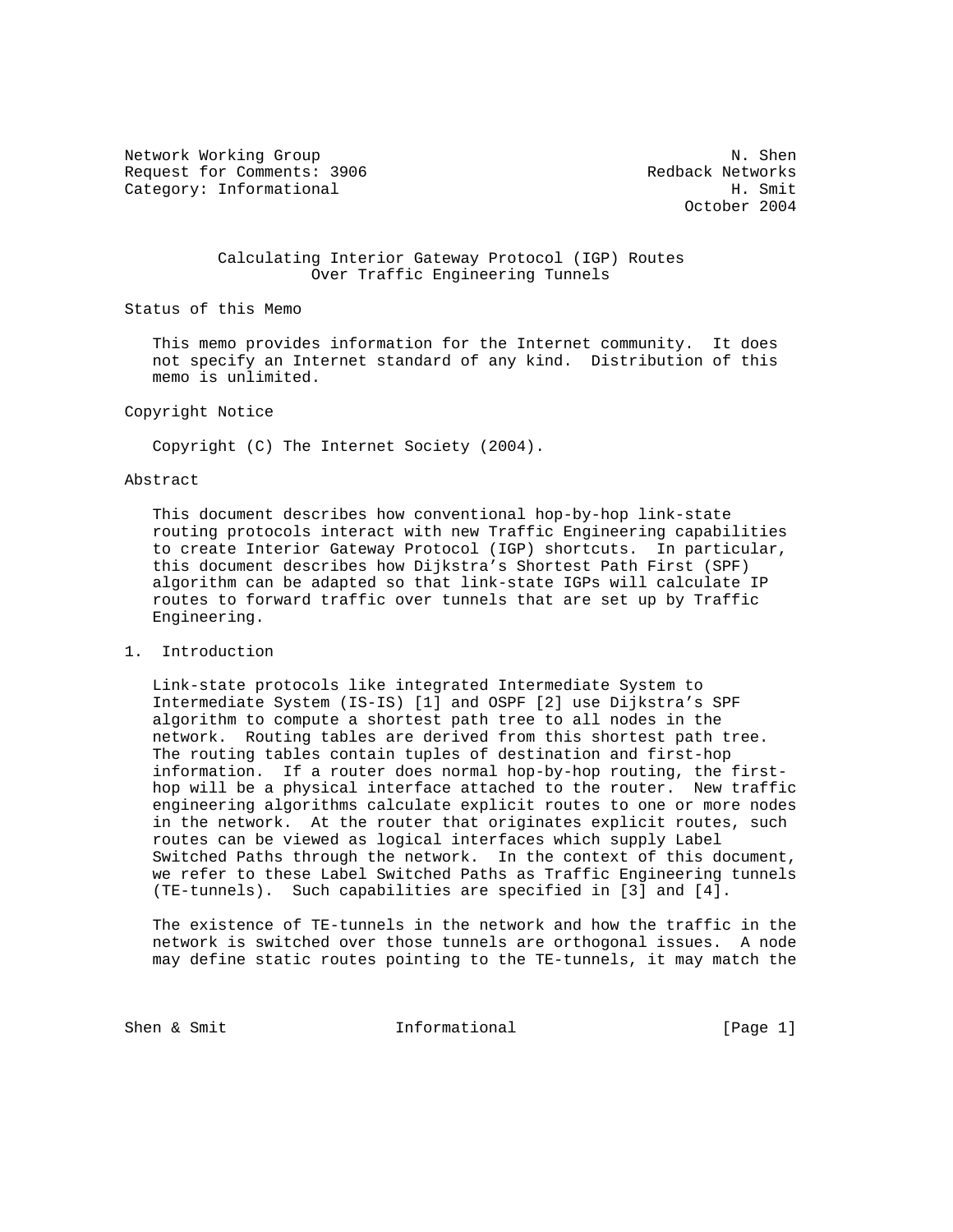recursive route next-hop with the TE-tunnel end-point address, or it may define local policy such as affinity based tunnel selection for switching certain traffic. This document describes a mechanism utilizing link-state IGPs to dynamically install IGP routes over those TE-tunnels.

 The tunnels under consideration are tunnels created explicitly by the node performing the calculation, and with an end-point address known to this node. For use in algorithms such as the one described in this document, it does not matter whether the tunnel itself is strictly or loosely routed. A simple constraint can ensure that the mechanism be loop free. When a router chooses to inject a packet addressed to a destination D, the router may inject the packet into a tunnel where the end-point is closer (according to link-state IGP topology) to the destination D than is the injecting router. In other words, the tail-end of the tunnel has to be a downstream IGP node for the destination D. The algorithms that follow are one way that a router may obey this rule and dynamically make intelligent choices about when to use TE-tunnels for traffic. This algorithm may be used in conjunction with other mechanisms such as statically defined routes over TE-tunnels or traffic flow and QoS based TE tunnel selection.

 This IGP shortcut mechanism assumes the TE-tunnels have already been setup. The TE-tunnels in the network may be used for QoS, bandwidth, redundancy, or fastreroute reasons. When an IGP shortcut mechanism is applied on those tunnels, or other mechanisms are used in conjunction with an IGP shortcut, the physical traffic switching through those tunnels may not match the initial traffic engineering setup goal. Also the traffic pattern in the network may change with time. Some forwarding plane measurement and feedback into the adjustment of TE-tunnel attributes need to be there to ensure that the network is being traffic engineered efficiently [6].

2. Enhancement to the Shortest Path First Computation

 During each step of the SPF computation, a router discovers the path to one node in the network. If that node is directly connected to the calculating router, the first-hop information is derived from the adjacency database. If a node is not directly connected to the calculating router, it inherits the first-hop information from the parent(s) of that node. Each node has one or more parents. Each node is the parent of zero or more down-stream nodes.

 For traffic engineering purposes, each router maintains a list of all TE-tunnels that originate at this router. For each of those TE tunnels, the router at the tail-end is known.

Shen & Smit **Informational** [Page 2]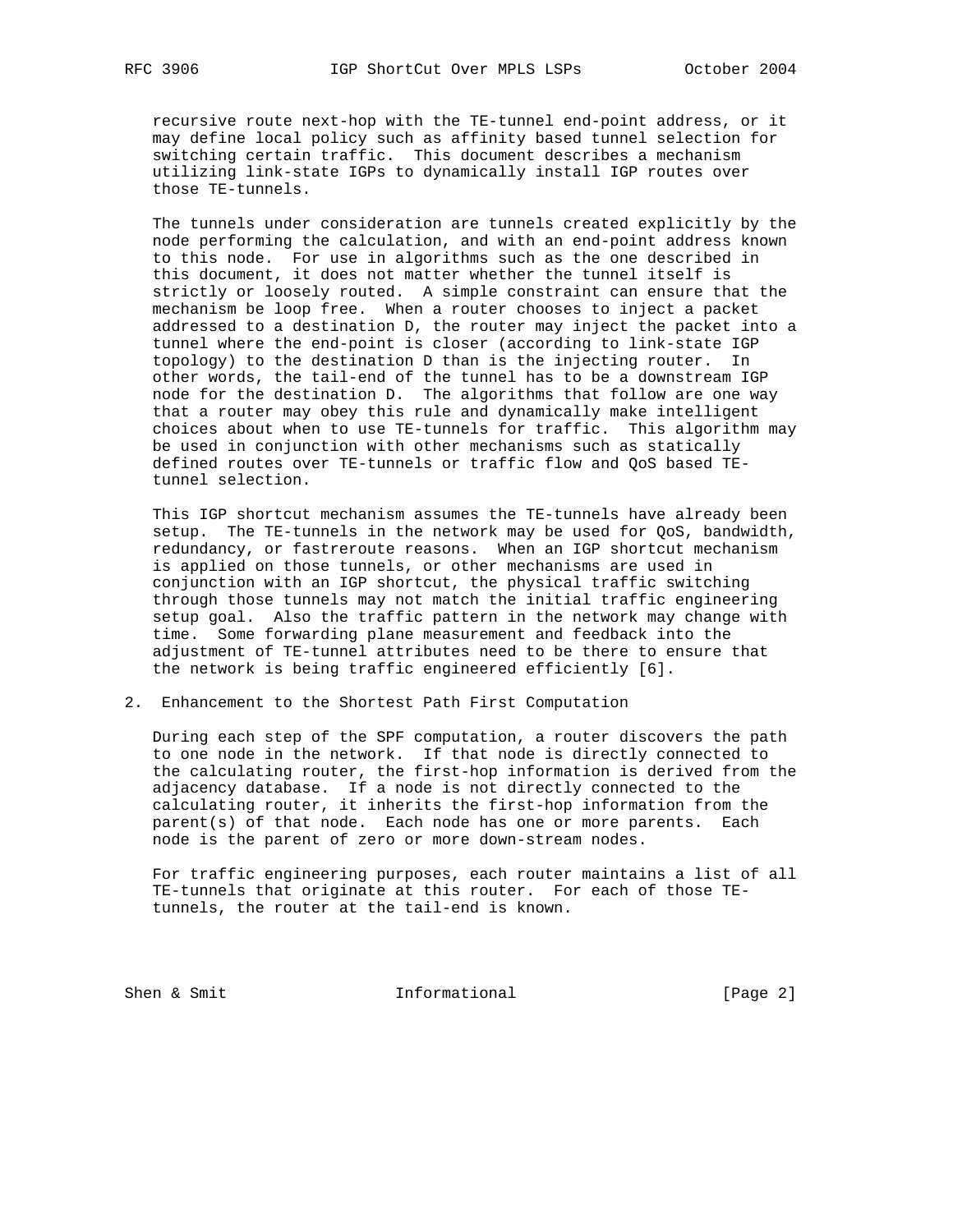During SPF, when a router finds the path to a new node (in other words, this new node is moved from the TENTative list to the PATHS list), the router must determine the first-hop information. There are three possible ways to do this:

- Examine the list of tail-end routers directly reachable via a TE-tunnel. If there is a TE-tunnel to this node, we use the TE-tunnel as the first-hop.
- If there is no TE-tunnel, and the node is directly connected, we use the first-hop information from the adjacency database.
- If the node is not directly connected, and is not directly reachable via a TE-tunnel, we copy the first-hop information from the parent node(s) to the new node.

 The result of this algorithm is that traffic to nodes that are the tail-end of TE-tunnels, will flow over those TE-tunnels. Traffic to nodes that are downstream of the tail-end nodes will also flow over those TE-tunnels. If there are multiple TE-tunnels to different intermediate nodes on the path to destination node X, traffic will flow over the TE-tunnel whose tail-end node is closest to node X. In certain applications, there is a need to carry both the native adjacency and the TE-tunnel next-hop information for the TE-tunnel tail-end and its downstream nodes. The head-end node may conditionally switch the data traffic onto TE-tunnels based on user defined criteria or events; the head-end node may also split flow of traffic towards either types of the next-hops; the head-end node may install the routes with two different types of next-hops into two separate RIBs. Multicast protocols running over physical links may have to perform RPF checks using the native adjacency next-hops rather than the TE-tunnel next-hops.

3. Special Cases and Exceptions

 The Shortest Path First algorithm will find equal-cost parallel paths to destinations. The enhancement described in this document does not change this. Traffic can be forwarded over one or more native IP paths, over one or more TE-tunnels, or over a combination of native IP paths and TE-tunnels.

A special situation occurs in the following topology:

 rtrA -- rtrB -- rtrC | | rtrD -- rtrE

Shen & Smit  $Informational$  [Page 3]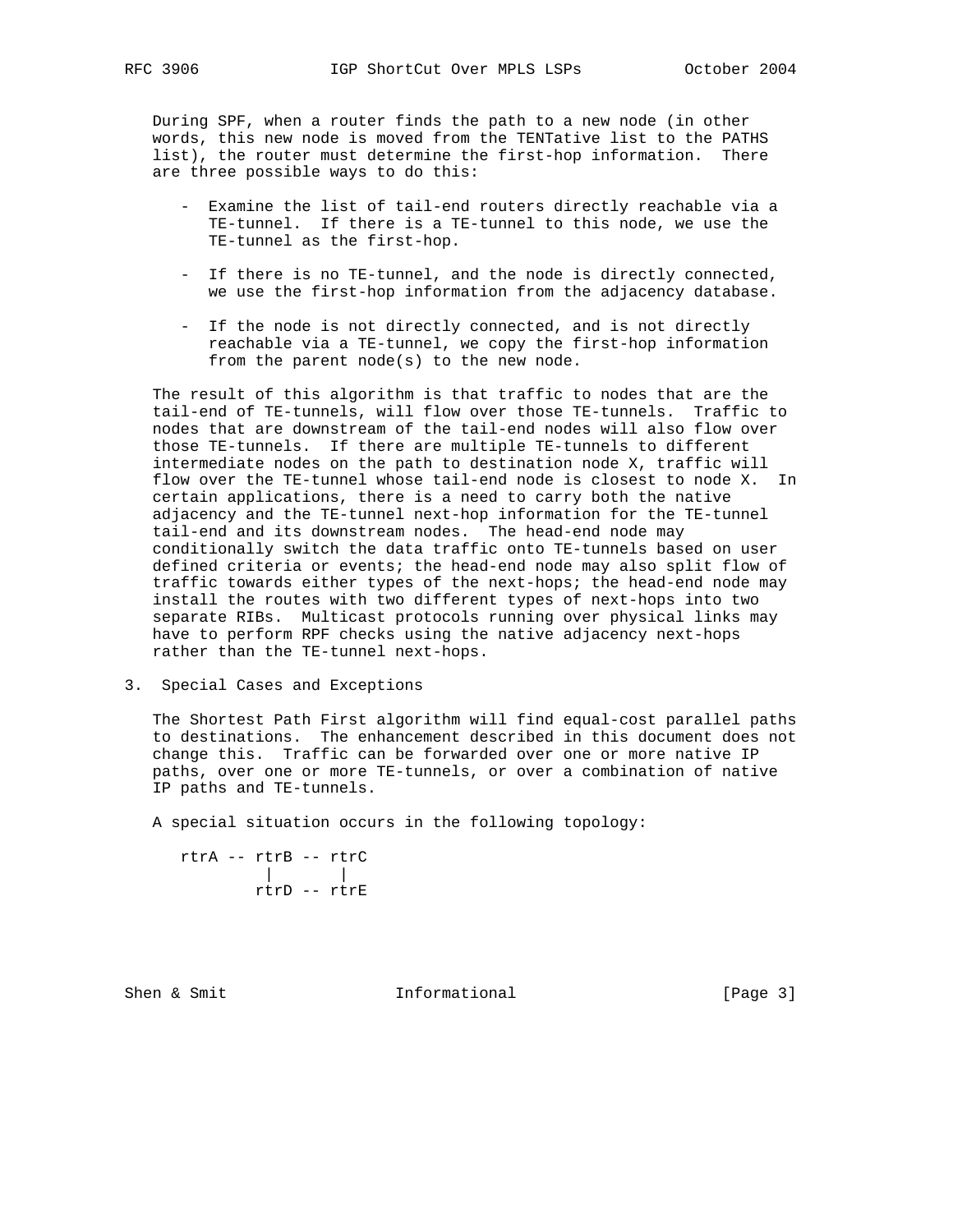Assume all links have the same cost. Assume a TE-tunnel is set up from rtrA to rtrD. When the SPF calculation puts rtrC on the TENTative list, it will realize that rtrC is not directly connected, and thus it will use the first-hop information from the parent, which is rtrB. When the SPF calculation on rtrA moves rtrD from the TENTative list to the PATHS list, it realizes that rtrD is the tail end of a TE-tunnel. Thus rtrA will install a route to rtrD via the TE-tunnel, and not via rtrB.

When rtrA puts rtrE on the TENTative list, it realizes that rtrE is not directly connected, and that rtrE is not the tail-end of a TE tunnel. Therefore, rtrA will copy the first-hop information from the parents (rtrC and rtrD) to the first-hop information of rtrE. Traffic to rtrE will now load-balance over the native IP path via rtrA->rtrB->rtrC, and the TE-tunnel rtrA->rtrD.

 In the case where both parallel native IP paths and paths over TE tunnels are available, implementations can allow the network administrator to force traffic to flow over only TE-tunnels (or only over native IP paths) or both to be used for load sharing.

4. Metric Adjustment of IP Routes over TE-tunnels

 When an IGP route is installed in the routing table with a TE-tunnel as the next hop, an interesting question is what should be the cost or metric of this route? The most obvious answer is to assign a metric that is the same as the IGP metric of the native IP path as if the TE-tunnels did not exist. For example, rtrA can reach rtrC over a path with a cost of 20. X is an IP prefix advertised by rtrC. We install the route to X in rtrA's routing table with a cost of 20. When a TE-tunnel from rtrA to rtrC comes up, by default the route is still installed with metric of 20, only the next-hop information for X is changed.

 While this scheme works well, in some networks it might be useful to change the cost of the path over a TE-tunnel, to make the route over the TE-tunnel less or more preferred than other routes.

 For instance, when equal cost paths exist over a TE-tunnel and over a native IP path, by adjusting the cost of the path over the TE-tunnel, we can force traffic to prefer the path via the TE-tunnel, to prefer the native IP path, or to load-balance among them. Another example is when multiple TE-tunnels go to the same or different destinations. Adjusting TE-tunnel metrics can force the traffic to prefer some TE tunnels over others regardless of underlining IGP cost to those destinations.

Shen & Smit **Informational** [Page 4]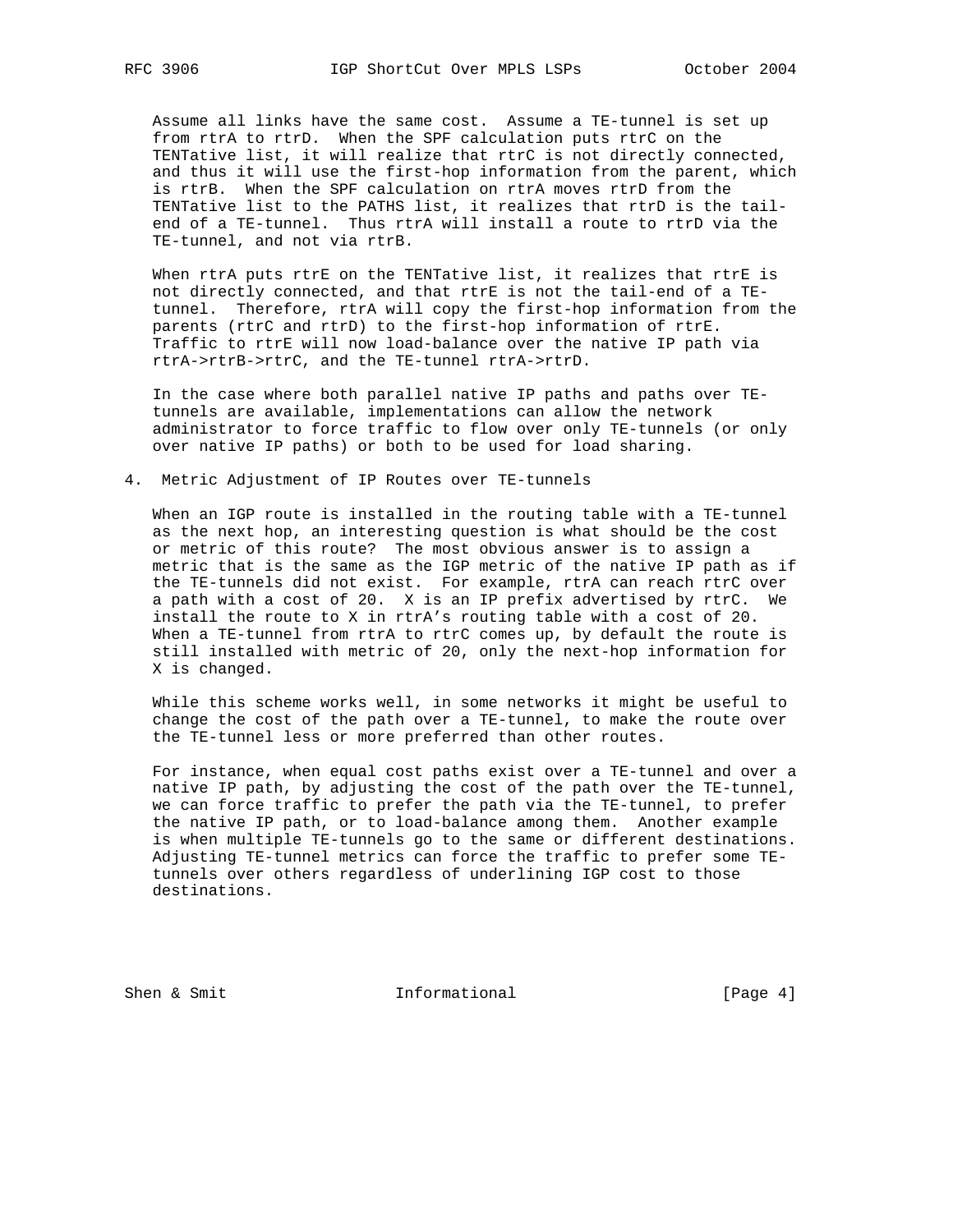Setting a manual metric on a TE-tunnel does not impact the SPF algorithm itself. It only affects the comparison of the new route with existing routes in the routing table. Existing routes can be either IP routes to another router that advertises the same IP prefix, or it can be a path to the same router, but via a different outgoing interface or different TE-tunnel. All routes to IP prefixes advertised by the tail-end router will be affected by the TE-tunnel metric. Also, the metrics of paths to routers that are downstream of the tail-end router will be influenced by the manual TE-tunnel metric.

 This mechanism is loop free since the TE-tunnels are source-routed and the tunnel egress is a downstream node to reach the computed destinations. The end result of TE-tunnel metric adjustment is more control over traffic loadsharing. If there is only one way to reach a particular IP prefix through a single TE-tunnel, then no matter what metric is assigned, the traffic has only one path to go.

 The routing table described in this section can be viewed as the private RIB for the IGP. The metric is an important attribute to the routes in the routing table. A path or paths with lower metric will be selected over other paths for the same route in the routing table.

### 4.1. Absolute and Relative Metrics

 It is possible to represent the TE-tunnel metric in two different ways: an absolute (or fixed) metric or a relative metric, which is merely an adjustment of the dynamic IGP metric as calculated by the SPF computation. When using an absolute metric on a TE-tunnel, the cost of the IP routes in the routing table does not depend on the topology of the network. Note that this fixed metric is not only used to compute the cost of IP routes advertised by the router that is the tail-end of the TE-tunnel, but also for all the routes that are downstream of this tail-end router. For example, if we have TE tunnels to two core routers in a remote POP, and one of them is assigned with an absolute metric of 1, then all the traffic going to that POP will traverse this low-metric TE-tunnel.

 By setting a relative metric, the cost of IP routes in the routing table is based on the IGP metric as calculated by the SPF computation. This relative metric can be a positive or a negative number. Not configuring a metric on a TE-tunnel is a special case of the relative metric scheme. No metric is the same as a relative metric of 0. The relative metric is bounded by minimum and maximum allowed metric values while the positive metric disables the TE tunnel in the SPF calculation.

Shen & Smit **Informational** [Page 5]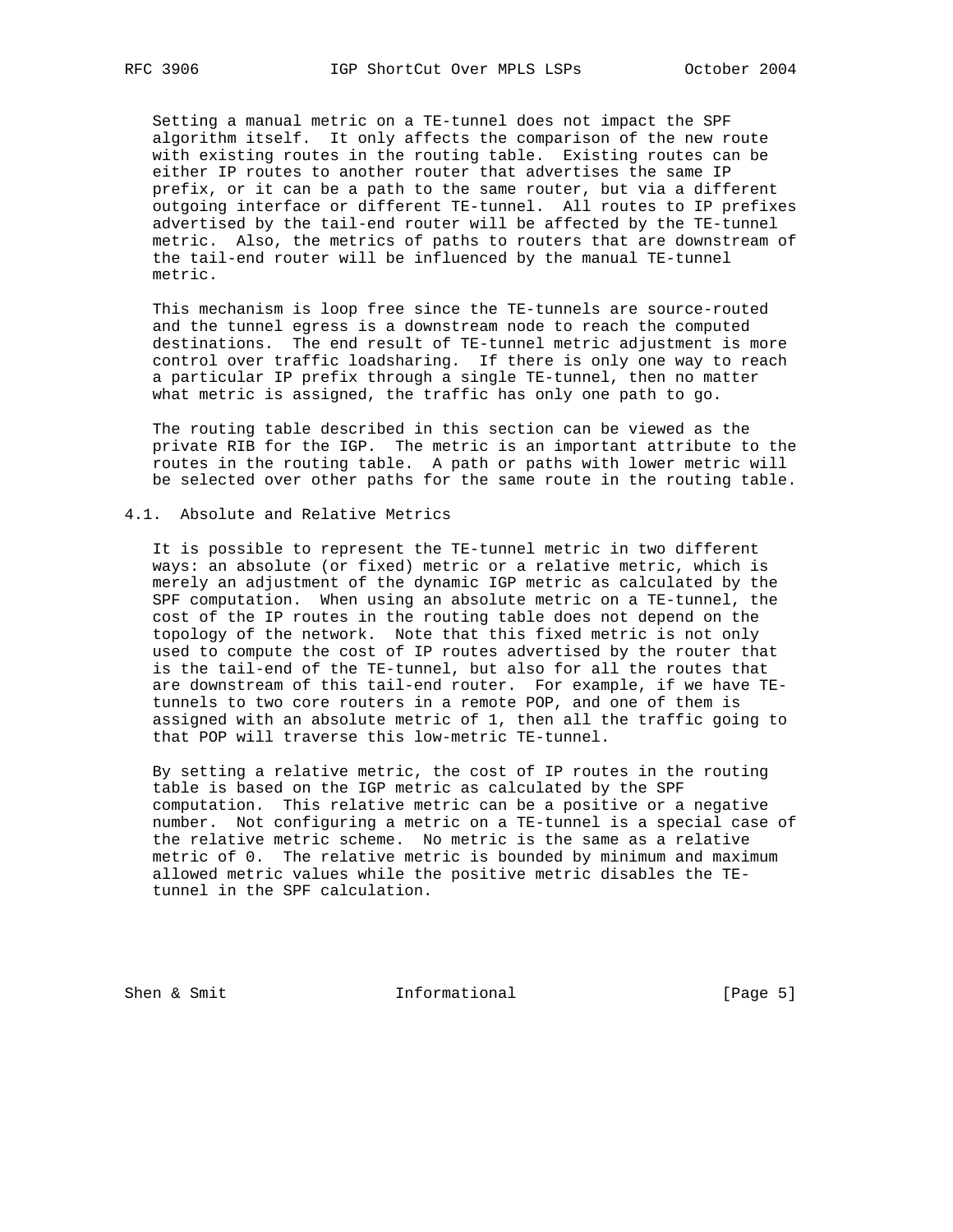### 4.2. Examples of Metric Adjustment

 Assume the following topology. X, Y, and Z are IP prefixes advertised by rtrC, rtrD, and rtrE respectively. T1 is a TE-tunnel from rtrA to rtrC. Each link in the network has an IGP metric of 10.

 ===== T1 =====> rtrA -- rtrB -- rtrC -- rtrD -- rtrE 10 10 | 10 | 10 | X Y Z

 Without TE-tunnel T1, rtrA will install IP routes X, Y, and Z in the routing table with metrics 20, 30, and 40 respectively. When rtrA has brought up TE-tunnel T1 to rtrC, and if rtrA is configured with the relative metric of -5 on tunnel T1, then the routes X, Y, and Z will be installed in the routing table with metrics 15, 25, and 35. If an absolute metric of 5 is configured on tunnel T1, then rtrA will install routes X, Y, and Z all with metrics 5, 15, and 25 respectively.

5. Security Considerations

 This document does not change the security aspects of IS-IS or OSPF. Security considerations specific to each protocol still apply. For more information see [5] and [2].

6. Acknowledgments

 The authors would like to thank Joel Halpern and Christian Hopps for their comments on this document.

- 7. Informative References
	- [1] ISO. Information Technology Telecommunications and Information Exchange between Systems - Intermediate System to Intermediate System Routing Exchange Protocol for Use in Conjunction with the Protocol for Providing the Connectionless-Mode Network Service. ISO, 1990.
	- [2] Moy, J., "OSPF Version 2", RFC 2328, April 1998.
	- [3] Awduche, D., Malcolm, J., Agogbua, J., O'Dell, M., and J. McManus, "Requirements for Traffic Engineering Over MPLS", RFC 2702, September 1999.
	- [4] Awduche, D., Berger, L., Gan, D., Li, T., Srinivasan, V., and G. Swallow, "RSVP-TE: Extensions to RSVP for LSP Tunnels", RFC 3209, December 2001.

Shen & Smit  $I_n$  Informational (Page 6)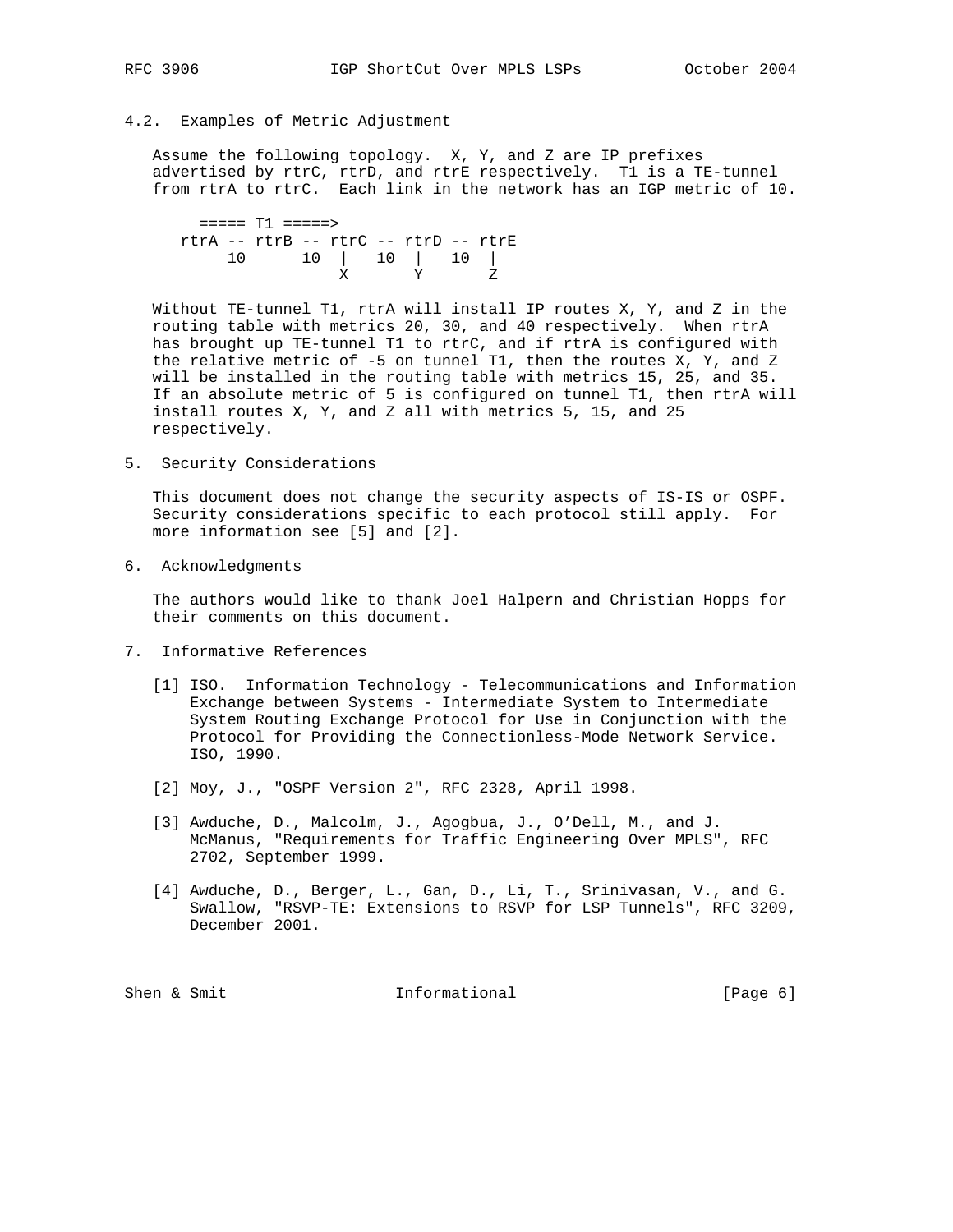- [5] Li, T. and R. Atkinson, "Intermediate System to Intermediate System (IS-IS) Cryptographic Authentication", RFC 3567, July 2003.
- [6] Awduche, D., Chiu, A., Elwalid, A., Widjaja, I., and X. Xiao, "Overview and Principles of Internet Traffic Engineering", RFC 3272, May 2002.
- 8. Authors' Addresses

 Naiming Shen Redback Networks, Inc. 300 Holger Way San Jose, CA 95134

EMail: naiming@redback.com

Henk Smit

EMail: hhwsmit@xs4all.nl

Shen & Smit **Informational** [Page 7]